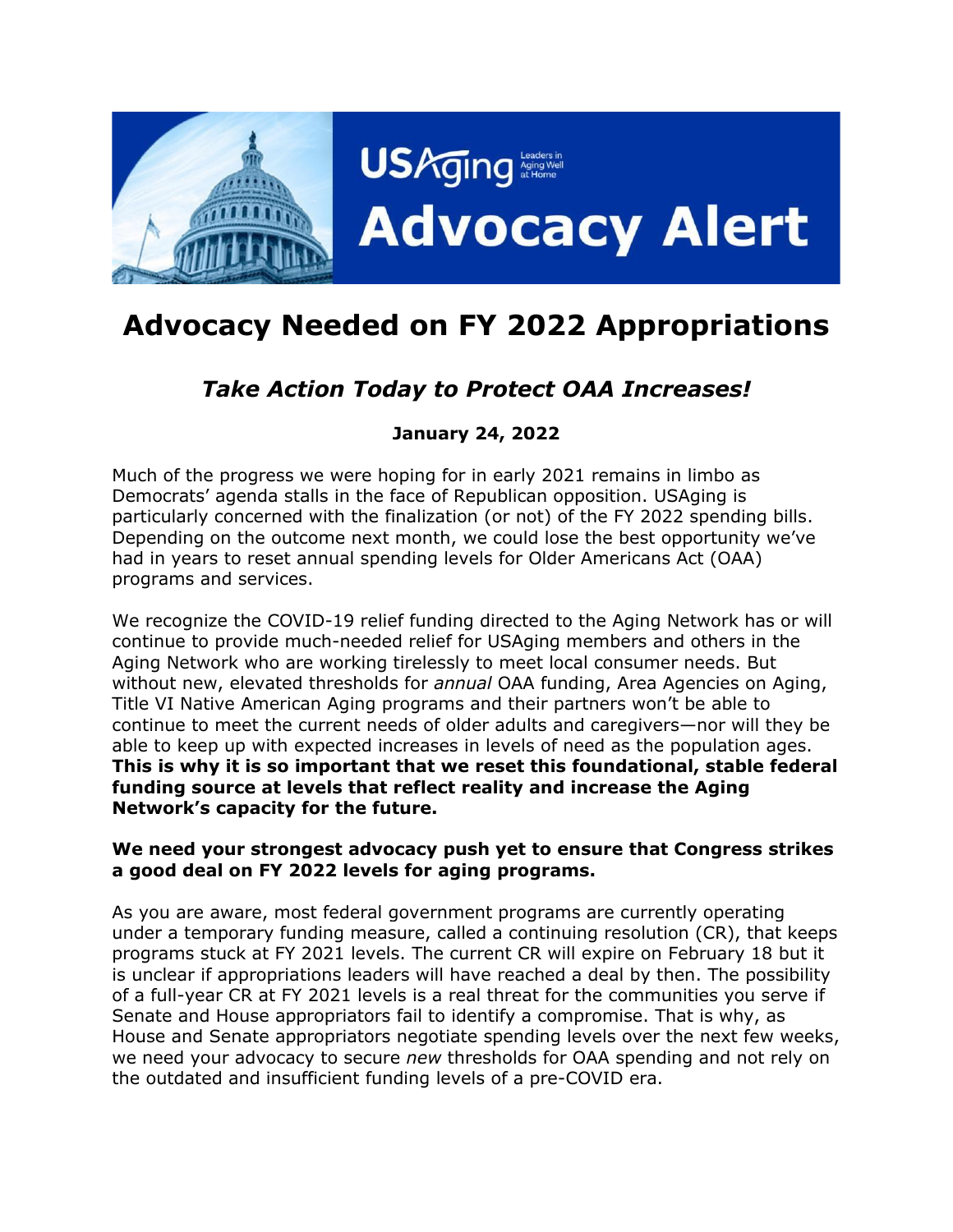**We urge you to reach out NOW to advocate** *FOR* **an FY 2022 funding bill that includes the House-approved levels for OAA and other aging programs and** *AGAINST* **any additional CRs or, worse, a full-year CR.** 

## **Take Action Today**

It doesn't matter if you have already connected with your Members of Congress and asked your grassroots networks to engage on OAA appropriations levels, it is imperative that all Senators and Representatives continue to hear from their OAA champions at this point in the process.

### **Advocacy with Members on the [House](https://appropriations.house.gov/about/membership) and [Senate](https://www.appropriations.senate.gov/about/members) Appropriations**

**Committees is especially important.** If your Representative or Senator serves on one of these key committees, your letter should request that they share your messages with their committee leaders. At this point, many funding decisions are being made at a leadership level, and the more they hear from their committee colleagues, the more seriously they will consider these requests.

**STEP 1:** Visit **[USAging's FY 2022 OAA Appropriations Advocacy Toolkit](https://www.n4a.org/content.asp?admin=Y&contentid=1173)** to

assist your efforts. Our resources include everything you need to take action:

- Template letters for you to send and share (**[AAA](http://www.usaging.org/Files/Updated%20AAA%20Template%20Letter%20for%20FY%202022%20Approps%20Requests%2010.27.21_Final.docx)** and **[Title VI](https://www.usaging.org/Files/Updated%20Title%20VI%20Template%20Letter%20for%20FY%202022_FINAL.docx)** versions)
- **[Current appropriations chart](https://www.usaging.org/Files/FY%202022%20Labor-HHS%20Sen%20Dem%20Proposed%20Appropriations%20Chart_10.20.pdf)**
- **[Additional resources as background](https://www.n4a.org/content.asp?admin=Y&contentid=1173)**

**STEP 2: Put your agency on record.** Send a letter using our templates but customize to your agency/community. Send the letter via email to their DC and district offices. Find that contact information on your Members' websites: **[www.house.gov](http://www.house.gov/)** and **[www.senate.gov](http://www.senate.gov/)**.

**STEP 3: Make Your Support for OAA Funding Public.** Email or post a short note to lawmakers on social media. Members monitor their email/website traffic for constituent correspondence, and personal messages resonate most.

**STEP 4: Engage Your Provider Network.** Enlist fellow advocates! Urge your providers, advisory board members and other important stakeholders to send their own letters to Congress or post to social media. Please do all you can to amplify the message and engage others who understand the value of OAA in their community! You're welcome to forward this *Advocacy Alert* to your networks or edit it to be best received by your advocates.

We need all AAAs, Title VI Native American Aging Programs and local allies to raise their voices in support of Older Americans Act funding and make the local case against more CRs. **We must ensure that all Members of Congress know how important increased, stable, federal funding for OAA is to promote the health, well-being and independence of their older constituents and those who care for them.**